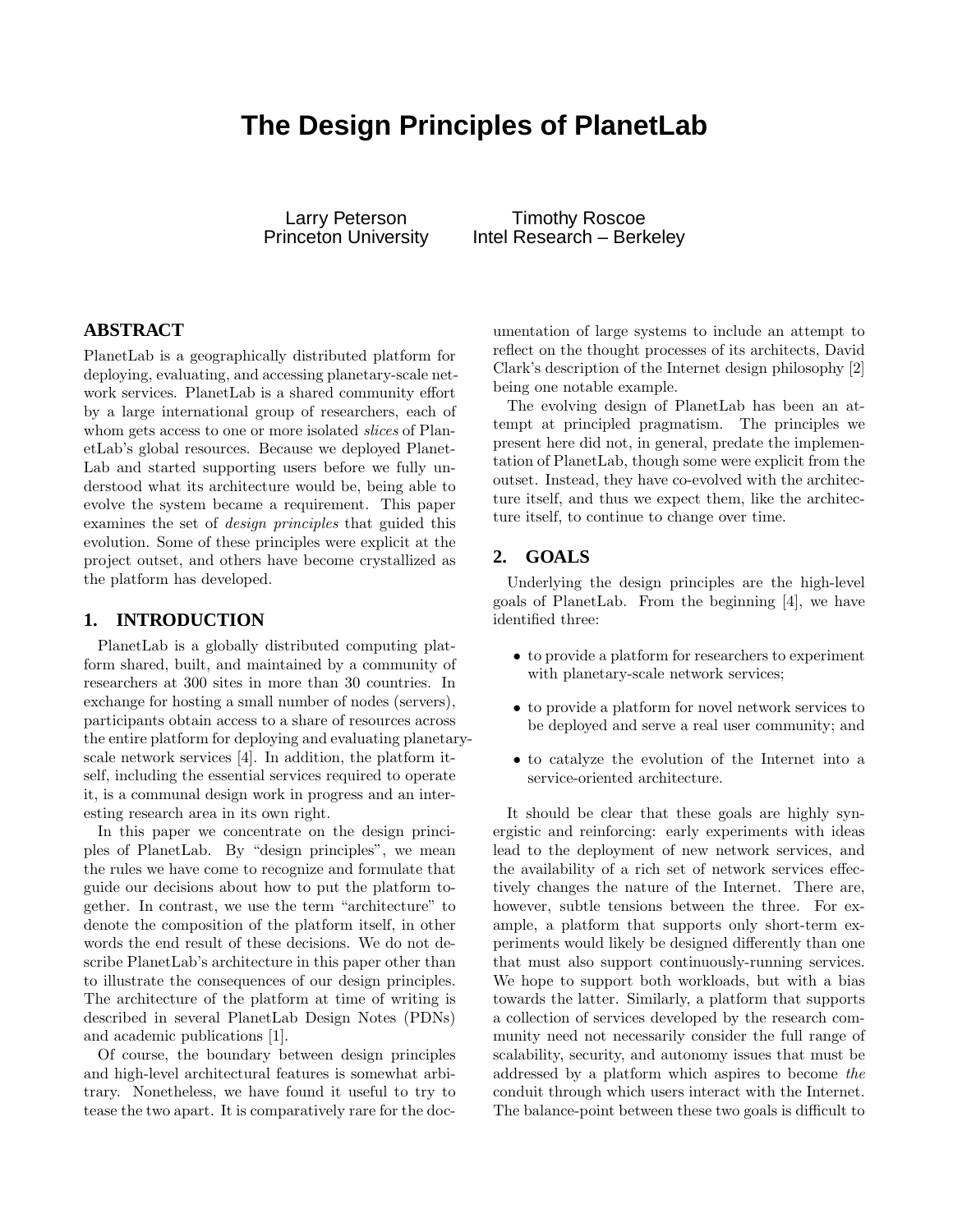define: we must continue to push the scalability, security, robustness, and decentralization that an Internetscale architecture requires, but at the same time, ensure that the evolution of the architecture is driven by the requirements of the running system rather some idealized vision.

# **3. TERMINOLOGY**

The design principles guiding the evolution of PlanetLab as a platform have been formulated at the same time as the architecture itself has crystallized. Consequently, while nominally independent of the current architecture of PlanetLab, it is convenient to describe and illustrate the design principles in the context of Planet-Lab as it currently exists. For that reason, we describe briefly here how PlanetLab's architecture looks today; readers familiar with PlanetLab internals may observe that the current architecture does not always adhere to the principles we describe here.

PlanetLab users who wish to deploy applications acquire a slice, which is a collection of virtual machines (VMs) spread around the world. The VMs are implemented on physical machines by some OS mechanism or virtual machine monitor (VMM), and controlled by another entity, the node manager, which is responsible for creating and destroying slices. We sometimes call use the term sliver to refer to the instantiation of a slice on a give node. There are also special infrastructure slices which perform essential functions on each node (such as providing a local site administrator's interface to the node).

Collectively, the node managers and infrastructure services, together with the (currently centralized) account management and node installation functions, form the control plane of PlanetLab.

Of course, PlanetLab is at least two things: the entire ensemble of contributed services and running applications on the platform, and the narrower set of maintained facilities that support the entire ensemble. By "architecture" in this paper we mean the structure of the core subset, maintained by the PlanetLab support team. However, we feel the design principles we outline here are applicable to other services above this layer in the platform.

## **4. DISTRIBUTED VIRTUALIZATION**

PlanetLab services and applications run in a slice of the platform: a set of nodes on which the service receives a fraction of each node's resources, in the form of a virtual machine (VM). Virtualization and virtual machines are, of course, well-established concepts. What is new in PlanetLab is distributed virtualization: the acquisition of a distributed set of VMs that are treated as a single, compound entity by the system.

Slices are underspecified. While PlanetLab must prescribe low-level facilities for creating, manipulating, and destroying slices, much of the process is left unspecified, and can be performed by a variety of other services.

By giving slices as much flexibility as possible in defining a suitable environment for a service, as well as the process by which that environment is instantiated, we minimize the extent to which future users are constrained in what they do with the platform. We also hopefully encourage users to implement functions useful to other slices. For example, PlanetLab does not provide tunnels that connect a slice's constituent VMs into an overlay, but allows a slice-specific overlay to be created, either by the slice itself, or by another service which creates and populates the slice in the first place.

Similarly, the actual contents of a sliver—within the "box" of the VM—are of little concern to the Planet-Lab. For example, it should not matter whether a sliver is running in a Java virtual machine (JVM) or is written in assembly language, and if it is a JVM, it is up to the slice to decide whether it uses version 1.5.0 or 1.4.2. The platform provides the means by which slices can install whatever software they need, but little more.

PlanetLab aims to isolate services and applications from each other, thereby maintaining the illusion that each service runs on a distributed set of private machines. The slice, or strictly speaking the sliver, is the basic abstraction for this.

The unit of isolation is the sliver. Whatever base functionality the platform provides, it must be possible for the platform to isolate slices from each other as they invoke this functionality. The platform must strive to minimize the effect one slice can have on another.

This principle has three corollaries. First, the platform must deliver isolation of slivers, by allocating and scheduling node resources, partitioning or contextualizing system namespaces, and enforcing stability and security, between slivers sharing a node. Early methods for achieving this in PlanetLab are discussed in [1].

Second, care must be exercised when multiplexing any VMM-provided resources between slices, not only low-level resource abstractions like CPU time. It is most straightforward to achieve isolation by keeping the underlying VMM as "thin" as possible, and providing most of the system functionality within a slice; for example, using Xen [?] as a virtual machine monitor and running a complete operating system kernel in each slice. Where an implementation uses a more highlevel VMM, such as the Linux/VServer kernel [1], it is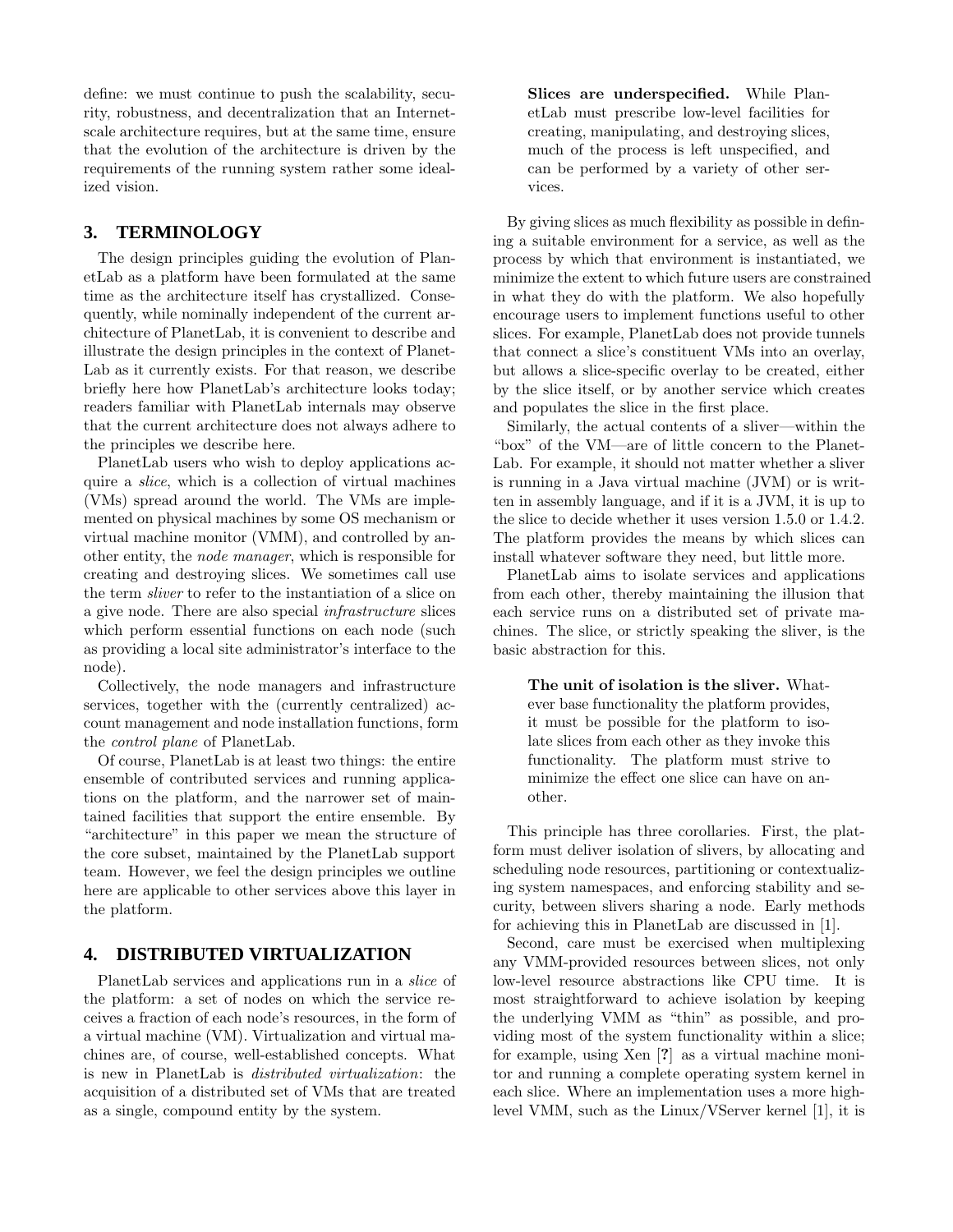important to avoid as far as possible crosstalk between applications competing for kernel resources (such as the protocol stack, routing tables, filing system datastructures, open file descriptors, and so on.).

Third, it should not concern the platform how resources allocated to a sliver are multiplexed among the various activities of the sliver, for example by intra-slice thread scheduling policies. It is, however, desirable that the platform provide in the "execution environment" it presents to each virtual machine, the mechanisms to allow a slice to perform this internal multiplexing effectively.

#### **5. UNBUNDLED MANAGEMENT**

Planetary-scale services are a relatively recent and ongoing subject of research; in particular, this includes the services required to manage a global platform such as PlanetLab. Moreover, it is an explicit goal of PlanetLab to allow independent organizations (in this case, research groups) to deploy alternative services in parallel, allowing users to pick which ones to use. This applies to application-level services targeted at end-users, as well as infrastructure services used to manage and control PlanetLab itself (e.g., slice creation, resource and topology discovery, performance monitoring, and software distribution). The key to unbundled management is to allow parallel infrastructure services to run in their own slices of PlanetLab and evolve over time.

This is a new twist on the traditional problem of how to evolve a system, where one generally wants to try a new version of some service in parallel with an existing version, and roll back and forth between the two versions. In our case, multiple competing services are simultaneously evolving. The desire to support unbundled management leads to two requirements for the PlanetLab architecture.

Support only local abstractions directly in the OS. In other words, the only abstractions that the low-level VMM should deal with are local to the node. Implement all global (network-wide) abstractions by infrastructure services.

Perhaps the most notable example of this principle is slices themselves: they are a global abstraction, and neither the VMM on a PlanetLab node nor the node manager on the node deal with anything other than single virtual machines. The slice abstraction itself (as a distributed collection of VMs) is implemented by slice creation services.

We want to maximize the opportunity for services to compete with each other on a level playing field. In other words, rather than have a single privileged application controlling a particular aspect of the OS, the PlanetLab OS potentially supports many such management services. One implication of this interface being sharable is that it must be well-defined, explicitly exposing the state of the underlying OS. In contrast, the interface between an OS and a privileged control program running in user space is often ad hoc since the control program is, in effect, an extension of the OS that happens to run in user space.

Make all interfaces exported by the OS or control plane sharable. Any functionality which has to be implemented by a unique piece of code should be accessible by multiple infrastructure services, none of which should require unique privilege.

Again, this principle applies to slice creation as much as to other infrastructure services. While the low-level mechanism for creating VMs on a node resides in the node manager, there can be (and are) multiple slice creation services that can instantiate slivers on a node.

The bottom line is that OS design often faces a tension between implementing functionality in the kernel and running it in user space, the objective often being to minimize kernel code. Like many VMM architectures, the PlanetLab OS faces an additional, but analogous, tension between what can run in a slice or VM, and functionality (such as slice user authentication) that requires extra privilege or access but is not part of the kernel. In addition, there is a third aspect to the problem that is peculiar to PlanetLab: functionality that can be implemented by parallel, competing subsystems, versus mechanisms which by their very nature can only be implemented once (such as bootstrapping slice creation). The PlanetLab OS strives to minimize the latter, but there remains a small core of non-kernel functionality that has to be unique on a node.

## **6. CHAIN OF RESPONSIBILITY**

The way slices interact with the rest of the world has has turned out to be important factor in PlanetLab's design, much more so than we thought at the inception of the project. It is also a novel requirement, a consequence of PlanetLab's giving applications so many points-of-presence on the network.

Each interaction between PlanetLab and the rest of the network must be attributable to a PlanetLab user. We must always consider PlanetLab's interaction with the rest of the network: unlike many systems projects, PlanetLab is and has always been inextricably embedded in the "real" Internet, and its behavior has consequently often been felt in the Internet. Moreover, each such interaction with the real Internet can,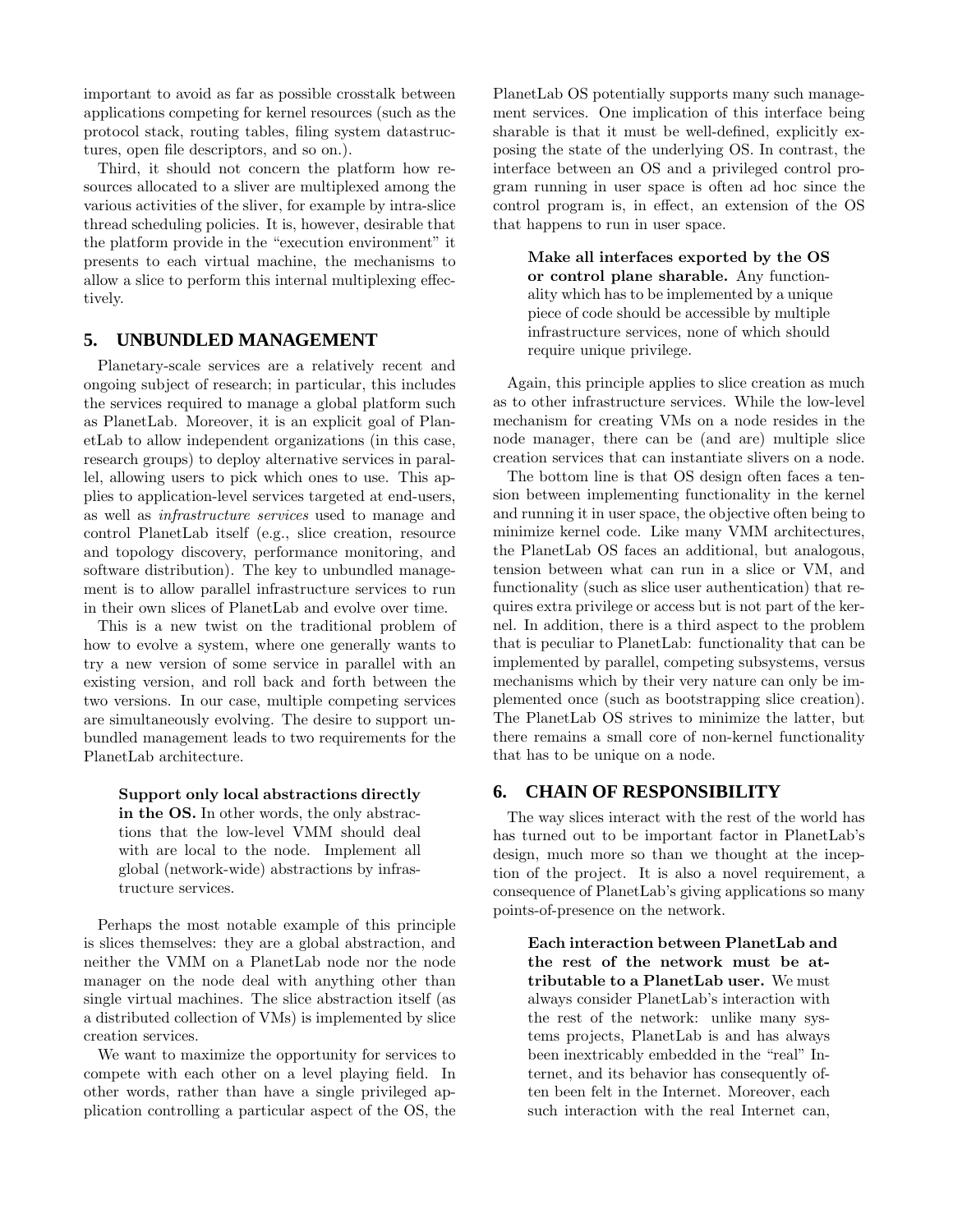and should be attributed to the responsible user.

Effectively limiting and auditing legitimate users has been as significant an issue as securing the PlanetLab to prevent malicious users from hijacking machines. Experience shows that the Internet, and the design of intrusion detection systems in particular, is highly sensitive to the kinds of traffic that experimental planetary-scale services tend to generate, and this has had to be reflected in the design of PlanetLab's filtering, rate limiting, and packet auditing functionality.

However, our experience is that that simply limiting slices is not sufficient since even a single unexpected or unwanted packet can trigger an incident report. Thus, an important responsibility of PlanetLab is to preserve the chain of responsibility among all the relevant principals. That is, it must be possible to map externally visible activity (e.g., a transmitted packet) to the users responsible for that packet. Note that PlanetLab does not attempt to eliminate the possibility that bad things might happen, it just requires that the system be able to identify the responsible party when something does go wrong.

Preserving the chain of responsibility is not just a matter of being able to respond to security complaints; it is also essential to preserving the implicit trust relationships. Consider that on the one hand, nearly 300 autonomous organizations have contributed nodes to PlanetLab. They each require autonomous control over the nodes they own. On the other hand, 375 research groups want to deploy their services across PlanetLab. The node owners need assurances that these services will not be disruptive. Clearly, establishing  $300 \times 375$ pairwise trust relationships is an unmanageable task: a researcher would have to obtain permission to create VMs on nodes owned by 300 organizations, while a hosting site would need to approve requests for use of its nodes from 375 independent research groups [5].

A well-understood way to reduce such a  $N \times N$  problem into a  $N + N$  problem is to use a trusted intermediary. The PlanetLab Consortium (PLC) is one such trusted intermediary: Node owners trust PLC to manage the behavior of slivers that run on their nodes while preserving their autonomy, and researchers (slice users) trust it to provide access to a set of nodes that are capable of hosting their services. In general, we observe:

Keep explicit the trust relationships between node owners, authorities, and slice users. PlanetLab is a decentralized system that spans multiple autonomous organizations. To have long-term viability, it must identify the critical trust relationships among the principals, and provide mechanisms that give these principals the control and assurances they require.

For example, as described elsewhere [3], PlanetLab provides an auditing mechanism that ensures that the chain of responsibility is preserved. It also provides mechanisms that allows principals the ability to dictate how their resources are used.

## **7. EVOLUTION VS. CLEAN SLATES**

PlanetLab has never aimed to start from a "clean slate". Moreover, architectural features of PlanetLab have always been designed with a view to their eventual replacement.

This is partly because the research community was ready to use PlanetLab the moment the first nodes were deployed; the lengthy process of designing a completely new architecture from scratch was never an option. As a result, the first version of PlanetLab had to be built quickly from preexisting ideas and technologies. We had a strong intuition that much of what we originally designed would have to be reworked as we gained experience with the system, since for for the first version there was very little usage data or requirements data available.

The approach of evolving preexisting technology as opposed to pursuing a clean slate design is also motivated by our experience with previous testbeds, in which application writers exhibited two strong biases: (1) they are seldom willing to port their applications to a new API, and (2) they expect a full-featured system rather than a minimalist API tuned for someone else's OS research agenda. Again, since PlanetLab's value is defined by the applications that run on it, a clean slate design was simply not an option.

While the concept of built-in obsolescence of building blocks has been explicit in PlanetLab from the very beginning, it is only recently that the consequences of these decisions have been codified as design principles:

Avoid "clean slate" designs. When designing a large piece of infrastructure that is closely related to existing technology (in the way PlanetLab is deeply embedded in the current Internet and commodity operating systems), a clean slate, top-down architecture cannot be developed in the time available, once the need for the infrastructure is recognized. In contrast, a bottom-up, evolutionary design will immediately gain momentum.

However, any new architecture, whether bottom-up or top-down, is always in danger of atrophy, particularly if it is not designed with the evolutionary process in mind.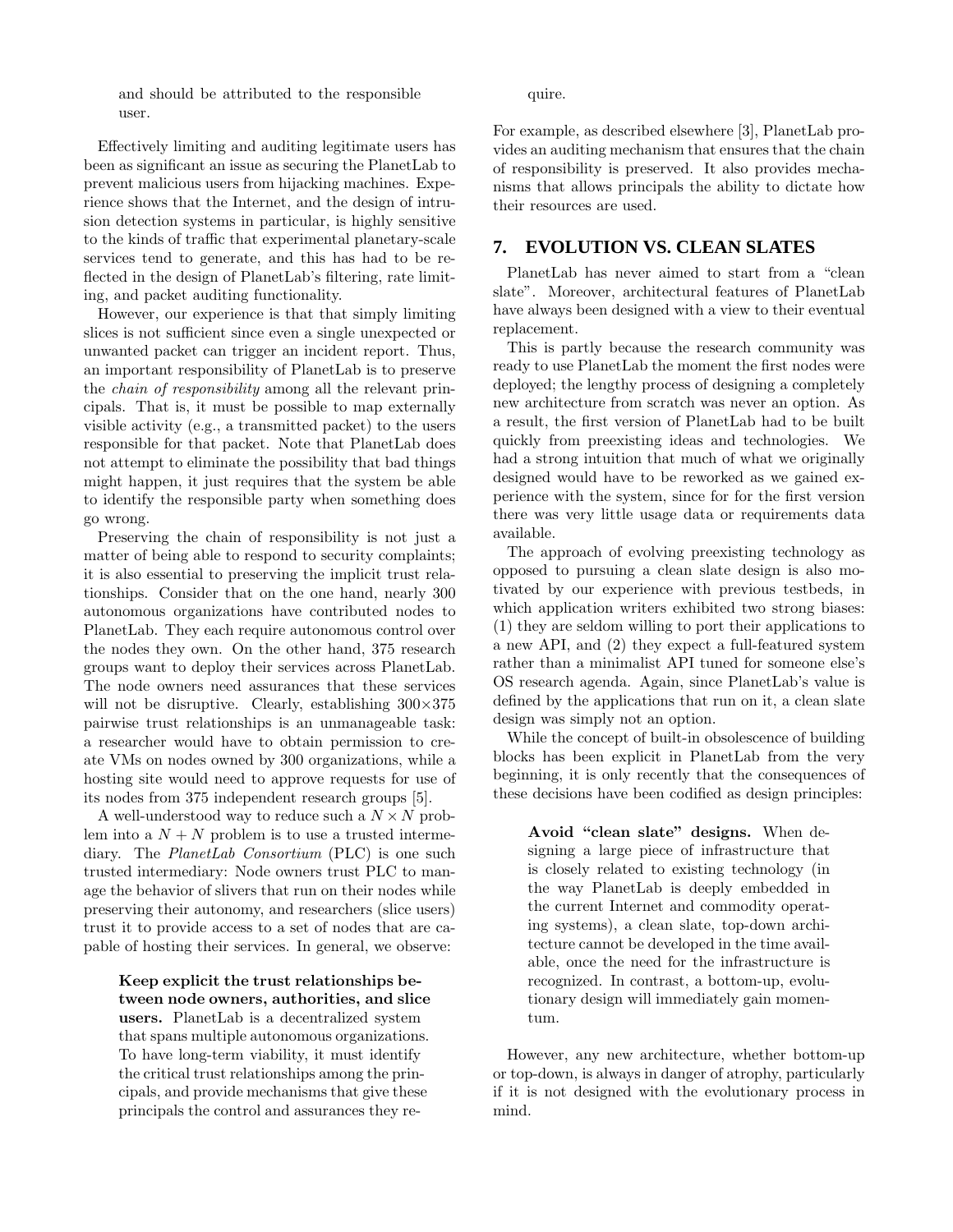Design the architecture with an openended view of future evolution. Design decisions must always be taken with a view to the future evolution of the architecture, in possibly unforeseen ways. Architectural options should be kept as open as possible.

This second principle is subtle, in that it goes beyond mere extensibility of interfaces. We expect few current features of PlanetLab's architecture to be recognizable in a few years time. Above all, PlanetLab has been designed to *efficiently evolve*.

Two other principles follow from these in the specific context of PlanetLab's evolution. They are not orthogonal, but rather overlap and mutually reinforce each other. The first is a direct consequence of eschewing the "clean slate" approach in favor of producing a usable but highly evolvable system as soon as possible.

Leverage existing software and hardware infrastructure. Wherever possible, avoid modifying existing packages (and thereafter having to track changes) if they can be used as-is.

Adapting rather than simply using an off-the-shelf software package takes time, and raises the question of who now supports the modified package. Typically, the PlanetLab development team has to track changes to the mainstream package, and keep their own modified version in sync. This can result in considerable extra work, on an ongoing basis, and is to be avoided if possible.

For example, PlanetLab makes use of standard, readily available software such as OpenSSH, Linux, XML-RPC libraries and bindings, and a variety of Unix utilities. When PlanetLab does modify existing software, such as patching the Linux kernel, this leads to an increased maintenance burden as we must then track changes in the kernel more closely and port our modifications. However, we mitigate this burden somewhat by using patches which are themselves maintained by other groups wherever possible (most notably the Vservers patch), and by using loadable kernel modules (VNET).

When adding new functionality to a PlanetLab node over and above that provided by the node operating system, the question inevitably arises as to where the functionality should be implemented: as a service, in the control plane, or as a kernel extension.

Implement any new system function at the "highest" level possible. Running a service in a slice with limited privileged capabilities is preferred to a slice with widespread privileges, which in turn is preferred to augmenting the node manager, all of which are preferable to adding the function to the VMM or operating system. This leads to a Planet-Lab version of the principle of least privilege: Privileged slices should be granted the minimal privileges necessary to support the desired behavior. They should not be granted blanket superuser privileges.

### **8. OS AND CONTROL PLANE**

Maintaining a split between the operating system and the control plane enables us to separate the execution environment of an application, which we keep as non-PlanetLab-specific as possible, from the interface to PlanetLab itself.

Keep the Control Plane and the Operating System orthogonal. Don't pollute the OS interface by adding new functionality to it, when this can be added to the out-ofband control plane interface instead.

The control plane (essentially, the node manager and associated services) appears to a VM to be separate from the OS proper. Adding functionality to the control plane interface means that new features or capabilities are added to a PlanetLab node in an OS-independent way. A good example of this is the use of PlanetLab sensors to obtain information about node status.

This also means that the operating system interface changes little, facilitating cross-development and testing between PlanetLab nodes, clusters, and users' development machines. We can extend this principle further to a version of the traditional idea of "least surprise":

Use existing interface semantics as far as possible: Any OS operation, initiated in a VM, should have an effect that is as close as possible to the effect it would have on the corresponding dedicate machine, subject to the external policies limiting the capabilities of the slice. No operations should be added to the PlanetLab control plane or OS interfaces if the desired functionality can already be accessed through the existing OS interfaces.

For example, access to raw sockets on PlanetLab was originally restricted to administrative programs. Normal slices used a new, PlanetLab-specific address family to open "safe raw sockets", which could only send or receive packets that might have been sent or received on an existing socket owned by the slice. A better approach has now been implemented: safe raw sockets are accessed in exactly the same away as "real" raw sockets are. Whether the client program receives all packets depends on the privileges granted to the slice.

A final principle, closely related to those above, has been identified as PlanetLab begins to consider both